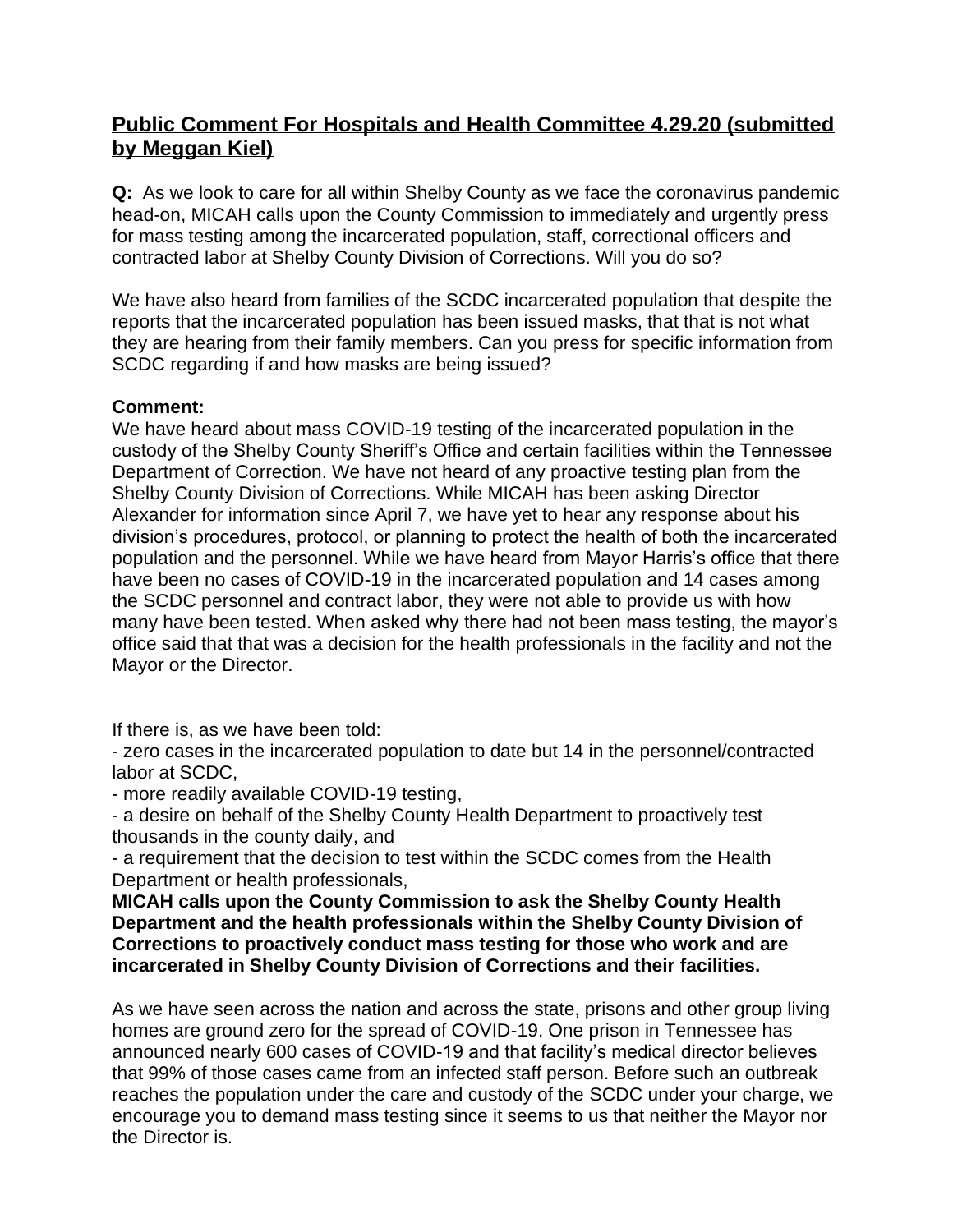For the safety of all of those in SCDC and the greater community it is imperative that a) masks are provided to everyone in SCDC and b) we know now who has and doesn't have the virus proactively rather than reactively. We are asking for the County Commission to press for both masks and mass testing since we are not currently hearing of any requests from the Mayor or the Director.

Together for the health of our community, MICAH Immigration & Intercultural Equity Task Force

## **Public Comment For Law Enforcement, Fire, Corrections, and Courts Committee 4.29.20 (submitted by Janiece Lee)**

**Q:** Since April 7, 2020, MICAH has reached out to Shelby County Division of Corrections Director Anthony Alexander to provide transparency and public communications around the procedures and policies "in place to safeguard the health and well being of the incarcerated" and the staff at SCDC; however, there have been little to no efforts from the SCDC to be transparent and/or to communicate with those in its care and custody, their families, or the community at large. **We call upon you to demand transparency and answers from SCDC and Director Alexander during this critical time.**

#### **Comments:**

On April 7, 2020, MICAH reached out to Shelby County Division of Corrections Director Anthony Alexander asking for his office to:

"immediately release the procedures in place to safeguard the health and wellbeing of the incarcerated, including those who have tested positive, those who have been potentially exposed to the virus, and those who remain asymptomatic. MICAH asks for transparency as to how the detention centers are creating safe, quarantined space within otherwise crowded, communal environments…"

MICAH's request was ignored. On April 15, 2020, we sent a follow-up email to Director Alexander asking for a conference call to address these issues. We did not hear from Director Alexander, but in speaking with Mayor Lee Harris on April 22, 2020, were assured we would get answers to the many questions MICAH and the community have following rampant rumors of illness and even death at SCDC. While we have received some of the information from the Mayor's office on the afternoon of April 28th, there were limits to what their office was able to answer. We have yet to receive a response from the Division of Corrections.